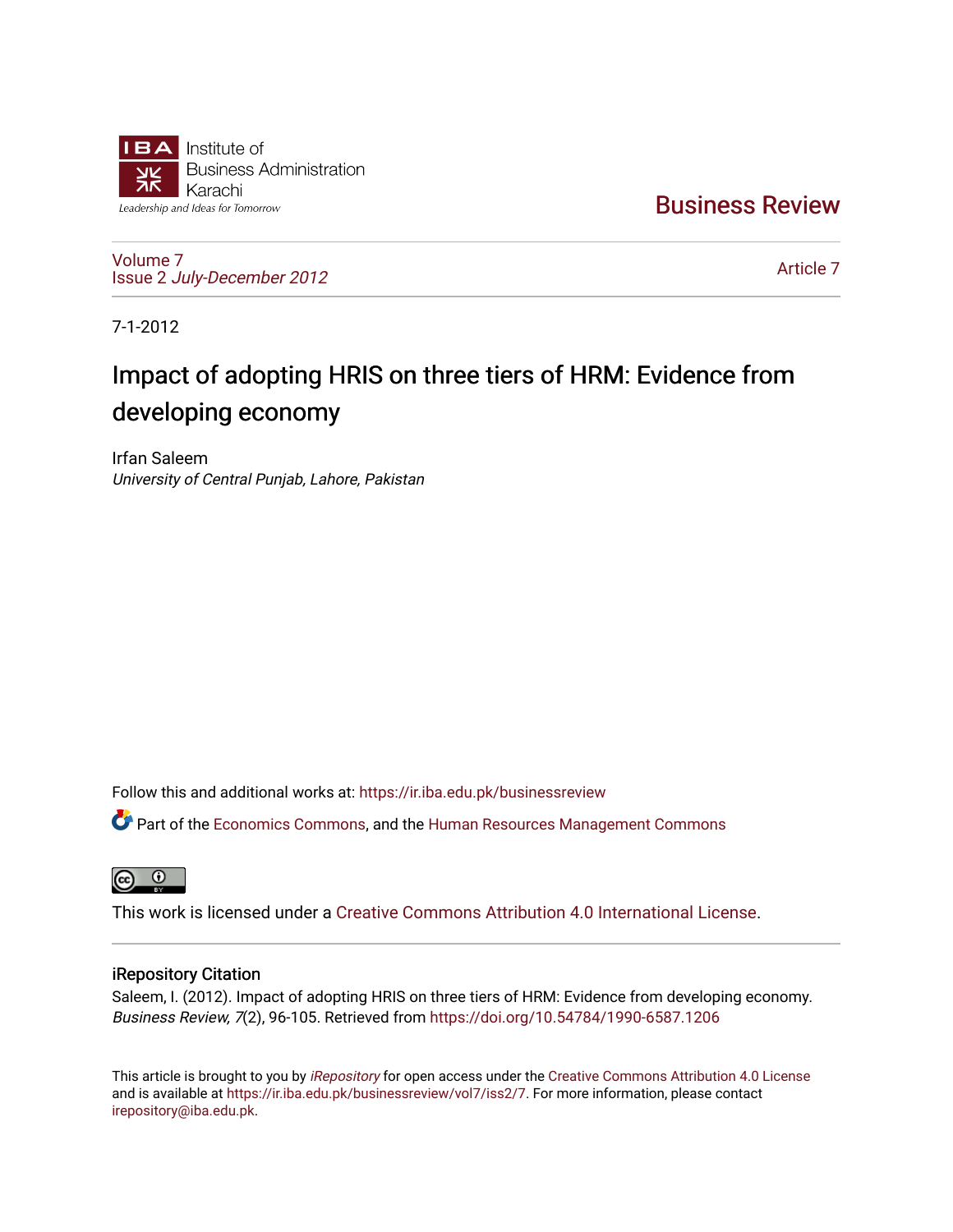## **ARTICLE**

## **Impact of adopting HRIS on three tiers of HRM: Evidence from Developing Economy**

Irfan Saleem *University of Central Punjab*, Lahore, Pakistan

#### **Abstract**

*In information based economies, cross-sectional studies are needed to uncover missing linkage between Human Resource Management and Information Technology. Consequently Human Resource (HR) researchers and managers need to rethink about achieving organizational objectives with and through the people added by modernized technology in this information age. The main objective of this study is to identify the contribution of Human Resource Information System (HRIS) adoption impact on three tiers i.e. Operational, Functional and Strategic Human Resource Management (HRM). Findings show that that HRIS adoption significantly impacts HRM Operational Processes and moderately facilitates its Functional Processes and provides insignificant support for Strategic HRM Processes.* 

**Key words:** Human Resource Management (HRM) and Human resource Information System (HRIS),

#### **Introduction**

Rapid economic growth and increased competition attributes to multifarious business environment which has lead to exponential growth of technology applications in all areas of business including Human Resource Management (HRM). Consequently, this change has forced Human Resource professionals and researchers to rethink about achieving organizational objectives through adoption of modernized Information Systems (IS). Growing importance of HRM with increasing organizational size requires the maintenance of employee related data and generating appropriate HR reports enforcing organizations for adoption of computer based HRM systems (Tripathi, 2011). Although HRM (Absar and Mahmood, 2011) and Information Technology (IT) have drawn the attention of researchers (Saleem et al, 2011), industry and academia, yet linkage between the two disciplines is still at cutting edge and need more exploration (Mishra and Akman 2010) in developing economies like Pakistan. It has also been noticed that IS have been applied to HRM for decades, nonetheless way of using IS has improved dramatically (Zhang and Wang, 2006). Accordingly, HR professionals and executives need to use IS to help them meeting their organization's information (Teo et al, 2001) which in turn improves professional standing of HR professionals in the organizations of good repute (Hussain et al, 2007).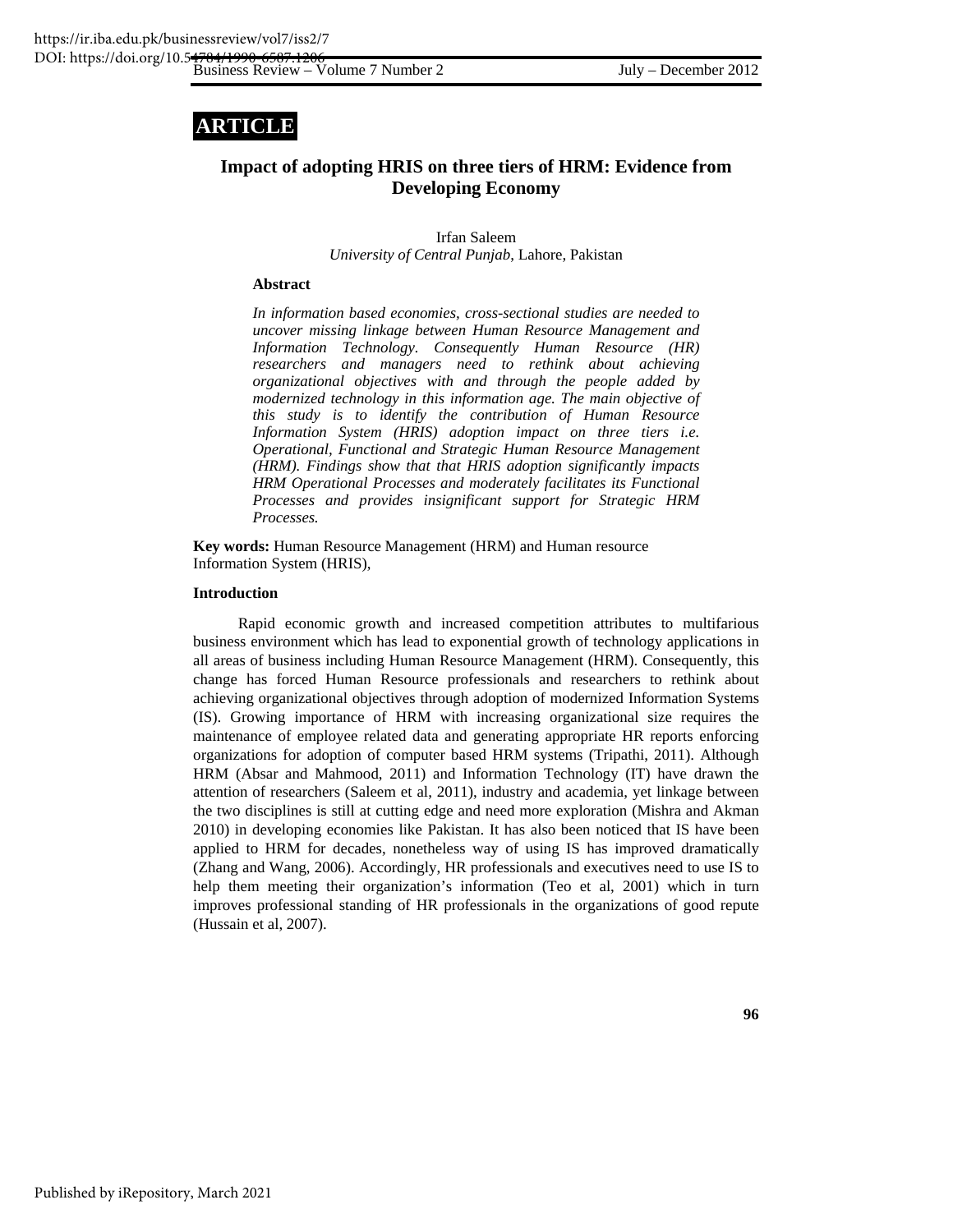#### **Literature Review**

Emergence in technology and telecommunications mandate the transformation of HRM (Cleland et al, 2000). HR professionals thus need to respond to changing business conditions by demonstration of new competencies (Ulrich et al, 2007) which enforces today's enterprise management to be digitized (Zhang and Wang, 2006). Human Resource Information System (HRIS) meet the needs of a number of organizational stakeholders including HR professionals, managers in functional areas and employees in general (Power, 2004) and provides the vital link between IT and HRM.

#### *Human Resource Information System*

HRIS software are application systems that collect data and produce information about the workforce of an organization to facilitate personnel control, planning, development, and forecasting (Romm, Pliskin & Weber, 1995). HRIS package is designed to help organize the myriad of administrative and strategic variables of which the HR department is responsible (Van-der-Linden and Parker, 1998). HRIS is being used since many decades. Early example of the application of IT in HRM includes the development and use of optical scanning equipment (Cronin et al, 2006). However, in the present days, managers are using it for every business process to facilitate all stakeholders of company including HR. Resultantly IT usage in HRM is becoming critical (Shaw, 1994). HRIS has also been improved from simple Database Management Systems to more sophisticated web-based repository of organizational HR information to be used at all levels of organizations including first line, middle line, top line managers and executives. The bottom line of any comprehensive HRIS have to be the HR information validity, reliability and utility first and the automation of the process second (Kovach et al, 2002) that may be used for all organizational levels. Thus there is a great need to explore the adoption of HRIS at all three managerial levels, which is discussed in next Section in the light of historic studies.

#### *HRIS Role and three Tiers of HRM*

Researchers have agreed that HRIS has capabilities in shaping the integration between HRM and IT by supporting administration (Teo el al, 2007), planning (Hussain et al, 2007) and strategic decision-making (Johnston and Carrico, 1988; DeSanctis, 1986). Scholars have agreed on the fact that HRIS supports most of HR applications including Record Keeping (Ball, 2001), Recruitment & Selection (Chapman and Webster, 2003), Compensation (Kanthawongs (2004), Training & Development (Chan and Ngai, 2007). As HR Managers have to manage plethora of HR activities including recruiting  $\&$ selection, training, promoting & demoting, and recordkeeping, therefore essential component in the success of managing HR data is HRIS (Hubbard et al, 1998) that functional HRIS must create an information system that enables an assimilation of policies and procedures used to manage the firm's human capital (Hendrickson, 2003).

Managers rely on capabilities of HRIS to provide superior HR data collection and analysis, for making decisions regarding performance appraisal, performance management and many other HRM processes. Thus HRIS should be introduced for automation of HR Department (Absar and Mahmood, 2011). However, important factors associated with the implementation of new HRIS as the conditions that support successful implementation for HR staff differ from those for line managers (Wilson-Evered and Härtel, 2009). Above discussion focuses this research to identify role that HRIS can play to support to HRM at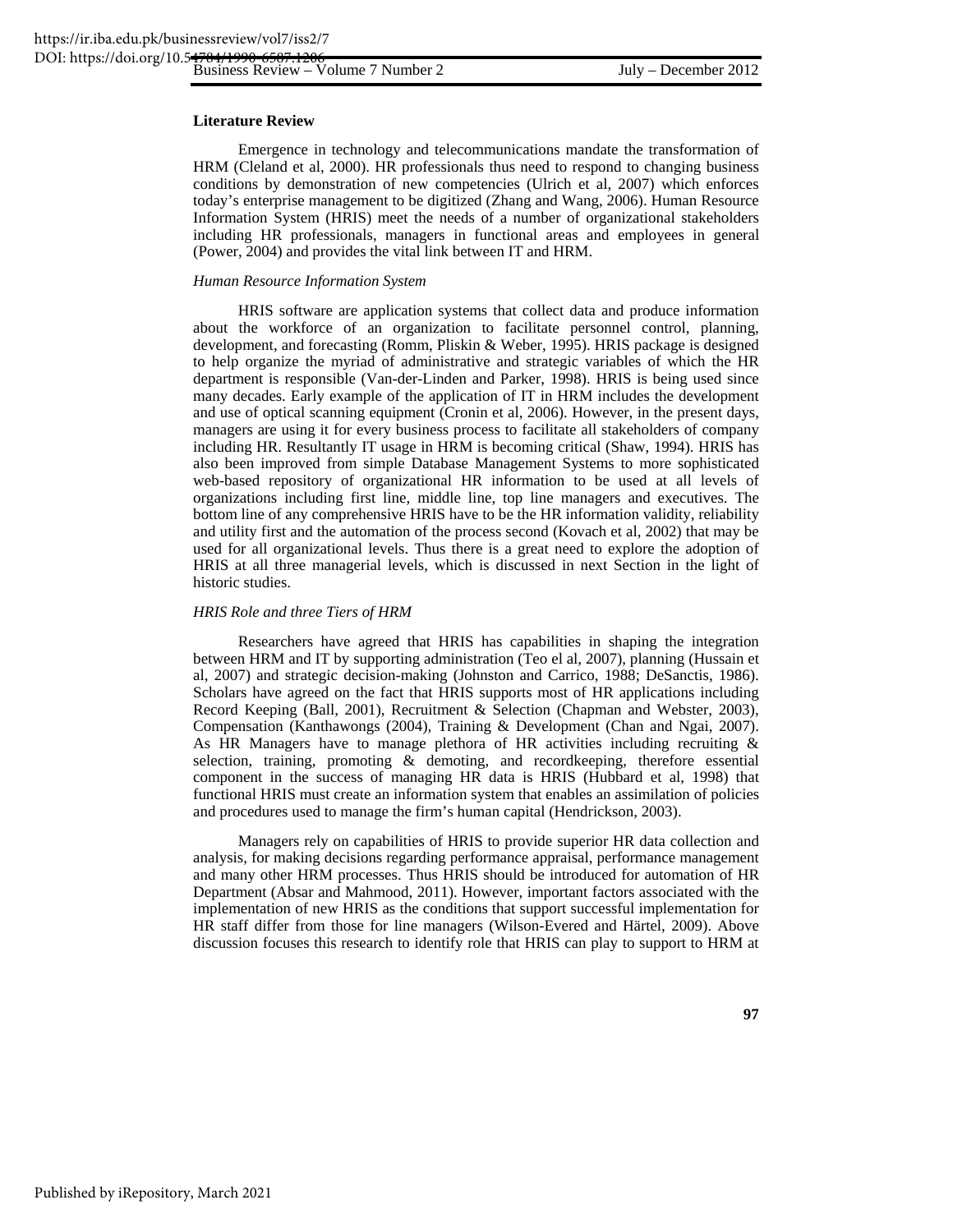three tiers including Operational, Functional and Strategic HRM Processes. In the view of last section following main proposition has been developed.

#### **Proposition: Adopting HRIS supports Three Tiers of HRM**

#### *HRIS Role for Operational HRM*

HRIS is adopted to automate HRM activities in order to obtain some general administrative routine purposes (Altarawneh and Al-Shqairat, 2010). Transaction processing layer of Management Information System in HR function deals with routine activities like attendance recording and payroll calculations also called operational HRM activities (Tripathi, 2011). IT is being used in HR Department for administrative purpose including employees record keeping, preparation of salaries and attendance record (Teo et al, 2001; DeSanctis, 1986). Additional HR functions that could be streamlined technology include selection (Davies and Calderón, 2005) whereas online recruitment has become popular tool of IT (Cronin et al, 2006). Thus HRIS can support to perform traditional activities and supports day to day functions of HRM at Operational Level which includes Record Keeping, Payroll Preparation and Recruitment & Selection. Based on this section, following proposition has been developed.

#### **Proposition A1: HRIS Adoption supports Operational HRM Processes.**

#### *HRIS Role for Functional HRM*

Functional HRM includes Training Need Assessment (Absar and Mahmood, 2011), Performance Appraisal (Huselid and Becker, 2011) and Compensation Management (Chen et al, 2011). Chan and Ngai (2007) have observed that Web-based training has become prevalent in business organizations. The typical HRIS user is HR officer (middle level for functional usage) in HR department (Al-Shibly, 2011). It is also identified that HRIS supports training (Ball, 2001). HRIS is becoming important for modern organizations to manage human assets effectively (Troshani, Jerram and Hill, 2011). HRIS allows the HR staff to dedicate more time to strategic decision making and planning, which consequently provides more value to the organization to enhance its position (Shani and Tesone, 2010) and provide facilitation at Functional Level. Thus HRIS can facilitate to perform at functional HRM processes which includes Training Need Assessment, Performance Appraisal and Compensation Management. Based on this section, following proposition has been developed.

#### **Proposition A2: HRIS Adoption supports Functional HRM Processes.**

#### *HRIS Role for Strategic HRM*

Roles and responsibilities are being evolved of HR professionals from a traditional perspective to a new strategic perspective (Delorme and Arcand 2010). The strategic level of support of HRIS has also been identified (Hussain et al, 2007; Boateng, 2007). Strategic HRM Processes includes Employee Career Development (Zhou, Zhang & Montoro-Sánche, 2011), Turnover Tracking Analysis (Hutchings et al, 2011), HR Planning (Absar and Mahmood, 2011) and Strategic HR Decision Making (Huselid and Becker, 2011). As human capital plays a larger role in competitive advantage, functional managers expect the HRIS to provide functionality to meet the unit's goals and objectives (Power 2004). Another study on adoption of HRIS reveals that top management support and HRIS expertise are positively related to the adoption of HRIS (Teo et al, 2007). Effect of HRIS on strategic decisions reveals that banks can use the HRIS in strategic decisions and thus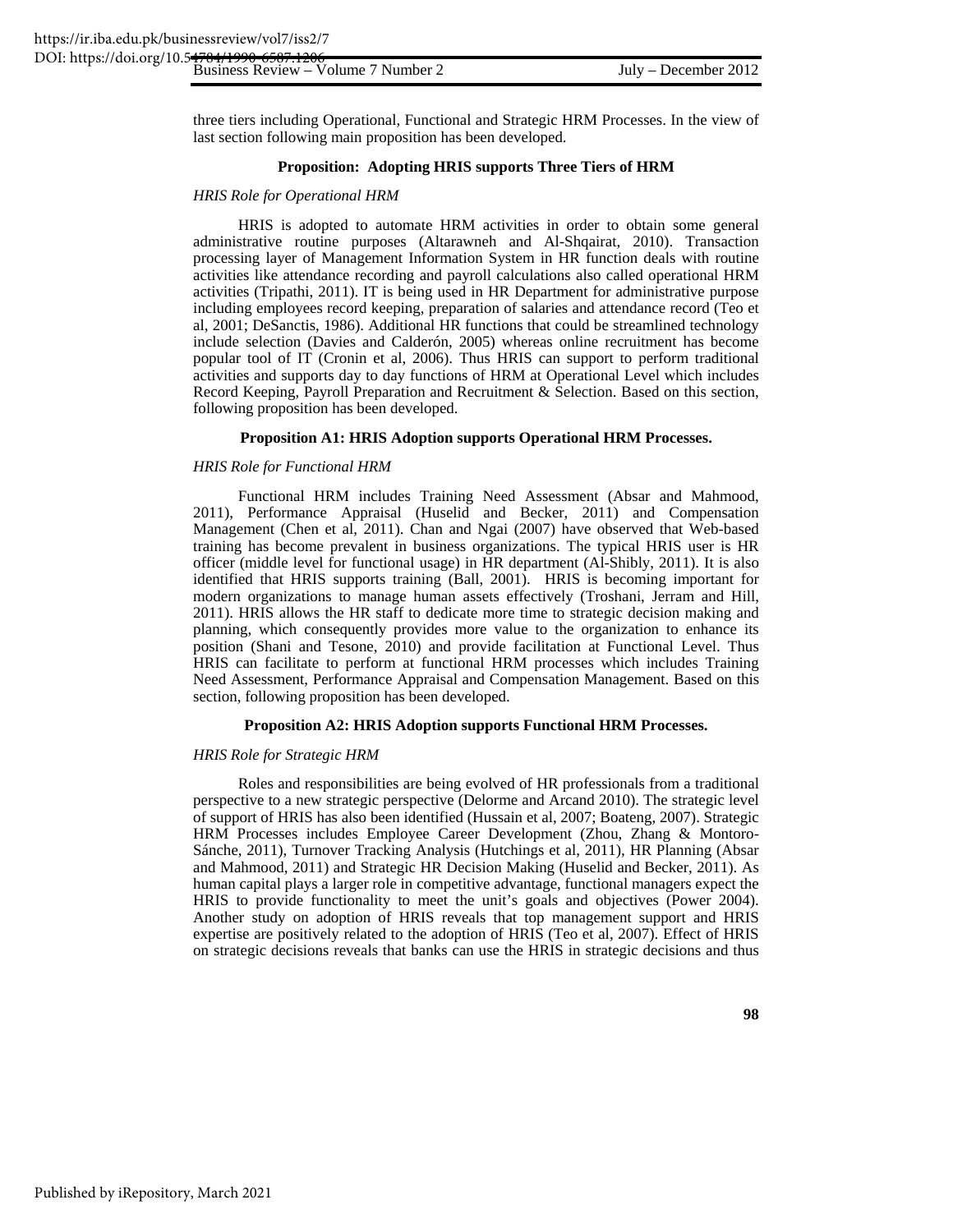HRIS generate business value (Rangriz et al, 2011). Role of IS in HRM show taking management decisions related to management function especially for the top management (Tripathi, 2011). Thus HRIS can facilitate to perform at Strategic HRM Processes which will include Employee Career Development, Turnover Tracking Analysis, HR Planning and Strategic HR Decision Making. Based on this section, following proposition has been developed.

#### **Proposition A3: HRIS Adoption supports Strategic HRM Processes.**

#### **Conceptual Framework**

Various research models can be used in HR research including Descriptive, Explosive, schematics and Mathematical models. For this research descriptive model is being used and illustrated below in Figure A. The support of this conceptual model has been described in the view of literature in previous section. In the light of literature review, the followings propositions have been developed. The HR researchers have named HRM as HR best Practices (Qureshi and Hijazi, 2010; Shahzad et al, 2008). In the light of proposition and literature review, the following conceptual framework has been developed.

**Figure A: Conceptual Framework** 



#### **Research Methodology**

This section focuses on population, sampling technique, instrumentation, data collection and findings. Research has mainly focused on service sector as population to find empirical evidence. Official websites have been used to retrieve most recent, complete and accurate list of organizations. "Snowball sampling" has been used for data collection with the reason that very few service sector organizations using HRIS and to make research process quicker. Aggregately 54 organizations responded with response rate of 51.43% including 29 Adopters and 25 Non-Adopters of HRIS. For data collection, HR Managers and HRIS Experts were mailed questionnaires. The process of data collection took more than three months. Research analysis has used various statistical tools including Correlation and Regression analysis using SPSS 14 software package. Questionnaire for primary data collection was designed on a five point-Likert scale. To measure HRIS adoption Troshani, Jerram & Hill (2011) study and Teo et al (2007) study has been utilized. Hussain et al (2007) and Kovach et al (2002) studies are used to find the impact of HRIS. To quantify HRM relationship with HRIS main input has been scanned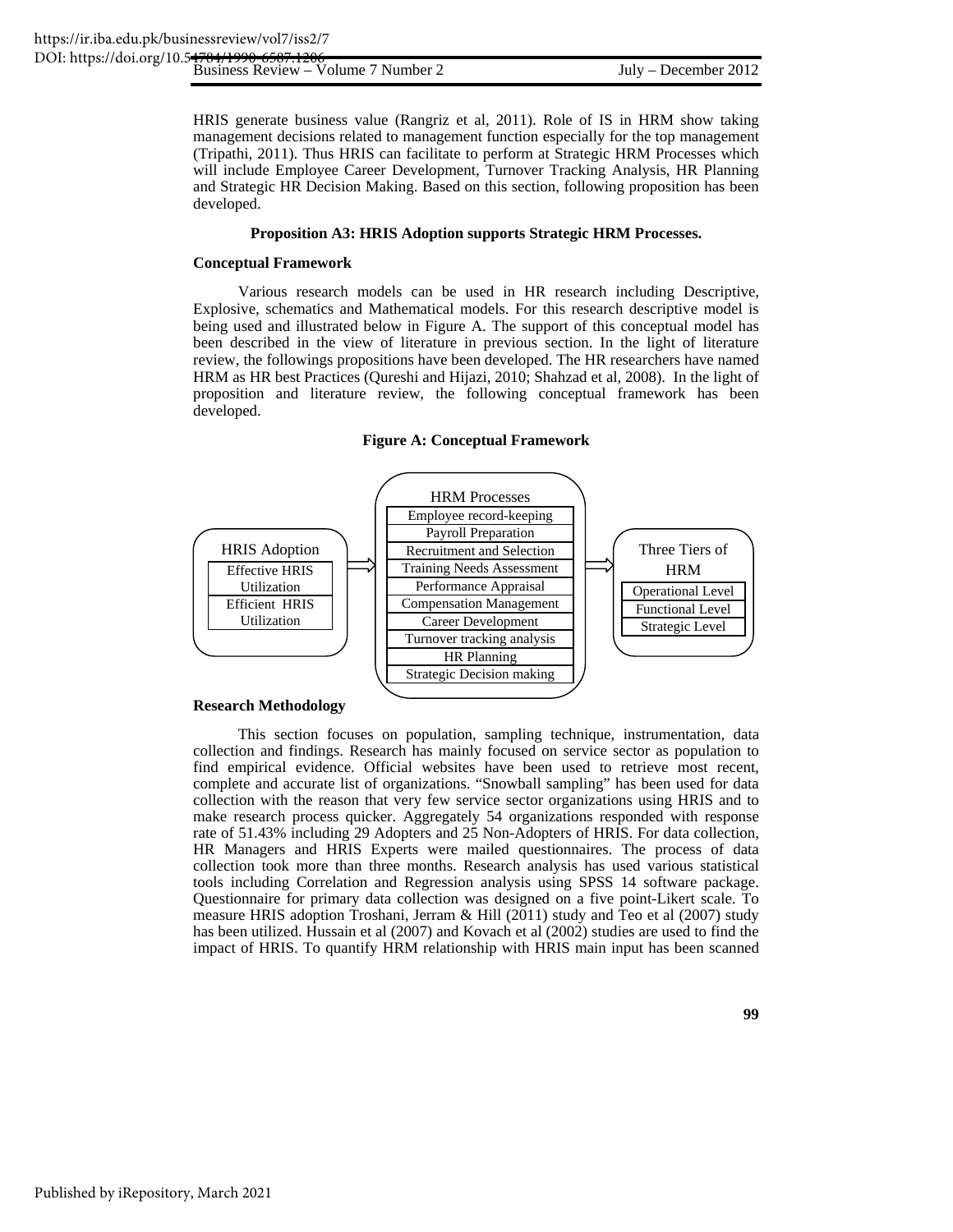from earlier research studies of Qureshi & Hijazi (2010), Arthur & Boyles (2007), Boateng (2007) and Johnston & Carrico (1988).

#### **Research Findings**

This section will focus on correlation and regression analysis in order to empirically test the role and the impact of HRIS on three tiers of HRM.

#### *a) Correlation Analysis*

HRM Processes have been grouped under the guidance of previous studies including Operational, Functional and Strategic HRM. Refer to Table B, it is proved that HRIS highly support HRM Processes at operational level (r= 0.592). HRIS support moderately (r=0.255) Functional HRM Processes. However, the relationship is found to be positive and weak incase of Strategic HRM Processes(r=0.150). The combined effect is also significant (r=0.491)

**Table B: Correlation Matrix of HRIS Adoption and 3-Tiers of HRM** 

| 3-Tiers of HRM↓                                             | <b>HRIS</b> Adoption |  |  |  |
|-------------------------------------------------------------|----------------------|--|--|--|
| <b>Operational Level HRM</b>                                | $0.592**$            |  |  |  |
| <b>Functional Level HRM</b>                                 | 0.255                |  |  |  |
| Strategic Level HRM<br>0.150                                |                      |  |  |  |
| ** Correlation is significant at the 0.01 level (2-tailed). |                      |  |  |  |

#### *b) Impact Assessment of HRIS on three tiers of HRM*

This part of study will discuss three subsequent HRIS Adoption impacts including Operational, Functional and Strategic HRM in emerging service sector of developing economy.

#### *HRIS Impact on Operational HRM*

Proposition A1 HRIS Adoption supports Operational HRM Processes is accepted. Refer to Table C1 (Model E1), it is noted that correlation coefficient  $(r=0.592)$  is highly significant explaining 32.5% variation ( $r^2$ =0.325). Regression equation is written as  $\bar{Y}$  =  $.675 + 0.886X$ . Focusing on predictors, it is statistically proved that HRIS-Adoption (Beta/  $b= 0.886$ ) is highly significant ( $p=.001$ ), and coefficient is positive indicating that HRIS-Adoption highly supports Operational HRM Processes.

|  | Table C1: Regression coefficients for Operational HRM Processes |  |  |
|--|-----------------------------------------------------------------|--|--|
|  |                                                                 |  |  |

|                                               |                      | Unstandardized<br>Coefficients |            | Standardized<br>Coefficients |       | P-Value/<br>Sig. |
|-----------------------------------------------|----------------------|--------------------------------|------------|------------------------------|-------|------------------|
| Model                                         |                      | В                              | Std. Error | Beta                         |       |                  |
| E2                                            | (Constant)           | .675                           | 1.015      |                              | .665  | .051             |
|                                               | <b>HRIS Adoption</b> | .886                           | .241       | .592                         | 3.674 | .001             |
| (a Dependent Variable: Operational Level HRM) |                      |                                |            |                              |       |                  |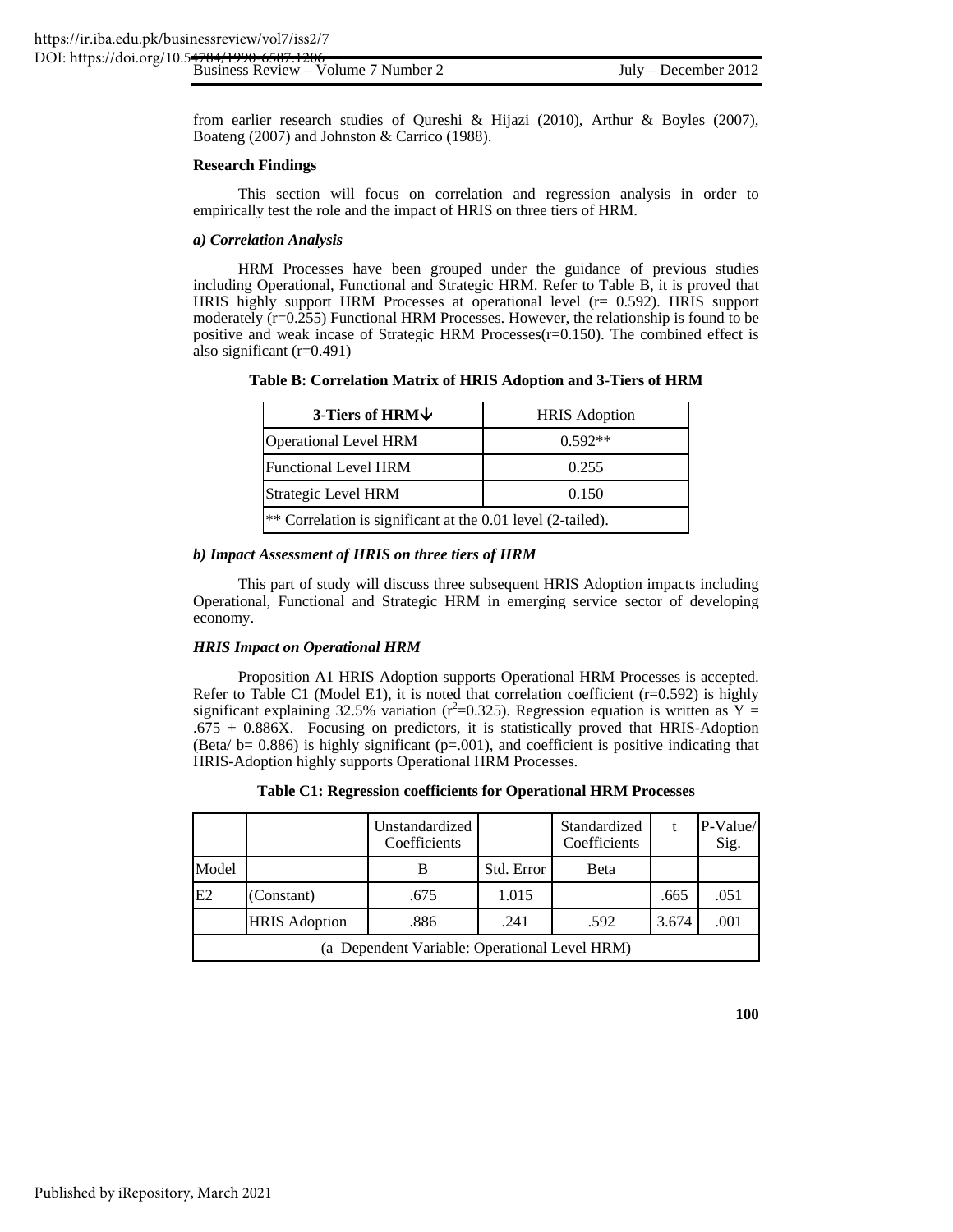#### *HRIS Impact on Functional HRM*

Proposition A2 HRIS Adoption supports Functional HRM processes is accepted. Refer to Table C2 (Model E2), it is shown that correlation coefficient  $(r=0.255)$  is positive. Regression equation is written as  $Y = 2.646 + 0.345X$ . It is also identified that HRIS Adoption (Beta/  $b = 0.255$ ) is significant ( $p=0.009$ ), which indicates that HRIS Adoption is facilitating for Functional HRM Processes.

|                                              |                      | Unstandardized<br>Coefficients |            | Standardized<br>Coefficients | t     | P-Value/<br>Sig. |
|----------------------------------------------|----------------------|--------------------------------|------------|------------------------------|-------|------------------|
| Model                                        |                      | В                              | Std. Error | <b>Beta</b>                  |       |                  |
| E2                                           | (Constant)           | 2.646                          | 1.101      |                              | 2.403 | .024             |
|                                              | <b>HRIS Adoption</b> | .345                           | .261       | .255                         | 1.320 | .009             |
| (a Dependent Variable: Functional Level HRM) |                      |                                |            |                              |       |                  |

**Table C2: Regression Coefficients for Functional HRM Processes** 

#### *HRIS Impact on Strategic HRM*

Proposition A3 HRIS Adoption supports Strategic Level HRM activities is rejected. Analysis shows that correlation coefficient  $(r=0.150)$  is insignificant (P-Value=0.454). However, coefficient is positive indicating that HRIS-Adoption can facilitate at strategic level of HRM Processes if more sophisticated HRIS are developed and better input is performed at operational level HRM.

| Table C3: Regression Coefficients for Strategic HRM Processes |  |  |
|---------------------------------------------------------------|--|--|
|                                                               |  |  |

|                                             |                      | Unstandardized<br>Coefficients |            | Standardized<br>Coefficients | t     | $P-Value/$<br>Sig. |
|---------------------------------------------|----------------------|--------------------------------|------------|------------------------------|-------|--------------------|
| Model                                       |                      | В                              | Std. Error | Beta                         |       |                    |
| E <sub>3</sub>                              | (Constant)           | 3.029                          | 1.136      |                              | 2.666 | .013               |
|                                             | <b>HRIS Adoption</b> | .205                           | .270       | .150                         | .760  | .454               |
| (a Dependent Variable: Strategic Level HRM) |                      |                                |            |                              |       |                    |

#### **Discussion**

Research statistically proves that support for HRIS towards HRM is significant. Referring to preceding studies, it is identified that study findings are consistent with many studies regarding HRIS support towards Operational HRM (Altarawneh and Al-Shqairat, 2010; Ball, 2001; Teo et al, 2001; DeSanctis, 1986). Notwithstanding, in-case of HRIS support towards Functional HRM, research results are partially consistent with various studies (Hussain et al, 2007; Davies and Calderón, 2005; Teo et al, 2001; DeSanctis, 1986). Nonetheless, research has found inconsistent results in-case HRIS support towards Strategic HRM with various studies (Hussain et al, 2007; Boateng, 2007; Davies and Calderón, 2005; Teo et al, 2001). The focus of study was to gain an insight into the current status of HRIS adoption in organizations in Pakistani service sector. Majority of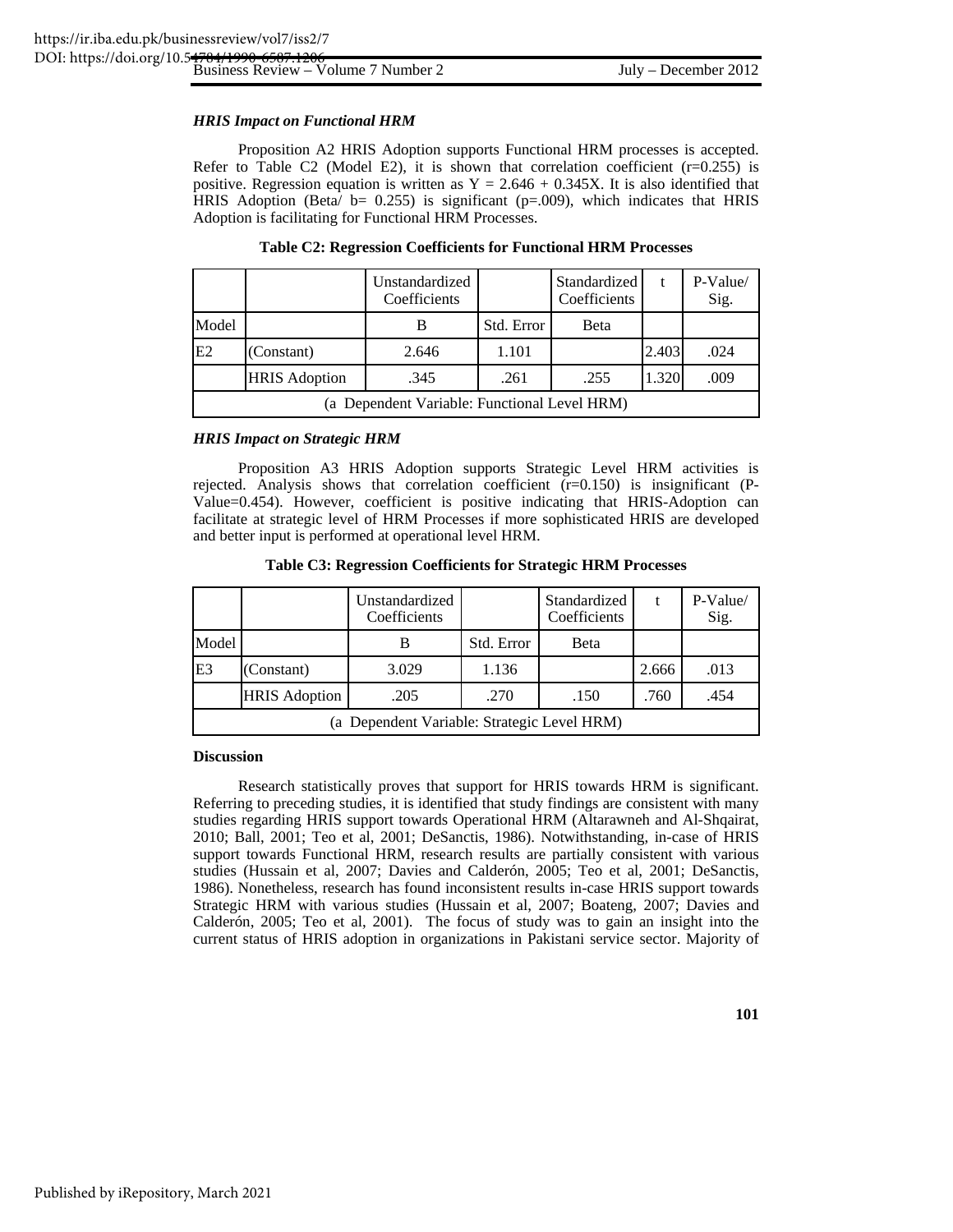the survey respondents indicated that HRIS was used mainly at Operational and Functional Level. It is therefore suggested that there may be more benefits in adopting HRIS for operational and functional level HR processes rather strategic level HR processes as companies may seek to gain efficiencies through reduction in staffing levels for routine administrative tasks.

#### **Future Research Directions**

Further research can be focused on barriers identification which is preventing the most of the organizations from adopting HRIS. Research is also needed to explore integration of HRIS at the strategic management level because it is quite relevant that HRIS can significantly improves the profitability of company by reducing monitoring and controlling the cost associated with HRM Processes. Finally studies can be conducted to measure HR Professionals standing in the organizations after HRIS adoption.

#### **References**

Absar M.M.N. and Mahmood M. (2011). New HRM Practices in the Public and Private Sector Industrial Enterprises of Bangladesh: A Comparative Assessment. *International Review of Business Research Papers.* 7(2): 118-136.

Al-Shibly H. (2011). Human Resources Information Systems success Assessment: An integrative model. Australian Journal of Basic and Applied Sciences. 5(5): 157-169.

Altarawneh I. and Al-Shqairat Z. (2010). Human Resource Information Systems in Jordanian Universities. *International Journal of Business and Management*. 5(10): 113- 127.

Anwar F., Saleem I., AND Zahid A. (2011), Significance of Total Quality Management in Organizational Performance: An Empirical Analysis from SMEs Sector. *International Journal of Research in Commence*, IT & Management. 2 (1): 13-16.

Arthur B.J. and Boyles T. (2007) . Validating the human resource system structure: A levels-based strategic HRM approach. Human Resource Management Review. 17: 77–92.

Ball K.S. (2001). The use of human resource management systems: a survey. *Personnel Review.* 30 (6): 677–693.

Boateng A.A. (2007). The Role of Human Resource Information Systems (HRIS) in Strategic Human Resource Management (SHRM). *Unpublished Dissertation*, Master of Science in Accounting, Swedish School of Economics and Business Administration Sweden.

Chan S.C.H. and Ngai E.W.T. (2007). A qualitative study of information technology adoption: How ten organizations adopted Web-based training. *Information Systems Journal*. 17(3): 289–315.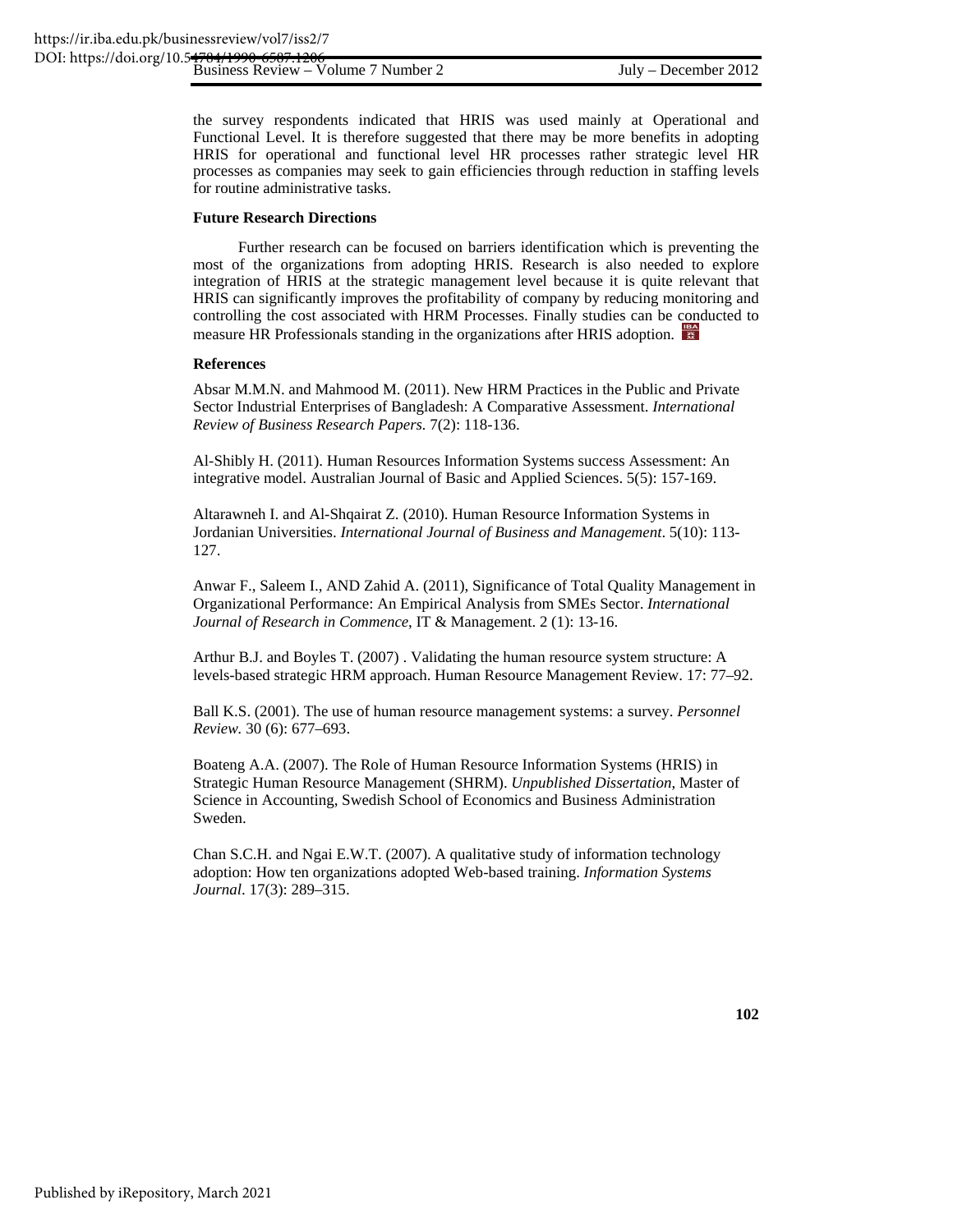Chapman D. and Webster J. (2003). The use of technologies in the recruiting, screening, and selection processes for job candidates. *International Journal of Selection and assessment*. 2(3): 1-18.

Chen W.Y., Hsu B.F., Wang M.L., Lin Y.Y. (2011) .Fostering knowledge sharing through human resource management in R&D teams. *International Journal of Technology Management*. 53(3): 309 – 330.

Cleland J., Pajo K. and Toulson P. (2000). Move it or lose it: an examination of the evolving role of the human resource professional in New Zealand. *The International Journal of Human Resource Management*. 11(1): 143-160.

Cronin B., Morath R., Curtin P. and Heil M. (2006). Public sector use of technology in managing human resources. *Human Resource Management Review*. 16: 416–430.

Davies S.A. and Calderón R.F. (2005). Integrating Handheld Computer Technology into HR Research and Practice. Torres-Coronas T. and Arias-Oliva M. (Eds.). In *e-Human Resources Management: Managing Knowledge People* (pp. 31-67.), Published in the USA and UK: Idea Group Publishing

Delorme M. and Arcand M. (2010). HRIS implementation and deployment: a conceptual framework of the new roles, responsibilities and competences for HR professionals. *International Journal of Business Information Systems*. 5(2): 148 – 161.

DeSanctis G. (1986). Human Resource Information Systems: A Current Assessment. MIS Quarterly. 10(1): 15-27.

Hendrickson A.R. (2003). Human Resources Information Systems: Backbone Technology of Contemporary Human Resources. *Journal of Labor Research*. 24(3): 382-394.

Hubbard J.C., Forcht K.A. and Thomas D.S. (1998). Human Resource Information Systems: An Overview of Current Ethical and Legal Issues. *Journal of Business Ethics*. 17: 1319-1323.

Huselid M.A. and Becker B.E. (2011).Walking New Avenues in Management Research Methods and Theories: Bridging Micro and Macro Domains. *Journal of Management*. 37 (2): 421-428.

Hussain Z., Wallace J. and Cornelius N.E. (2007). The use and impact of human resource information systems on human resource management professionals. *Information and Management*. 44: 74–89.

Hutchings K., De-Cieri H. and Shea T. (2011). Employee Attraction and Retention in the Australian Resources Sector. Journal of Industrial Relations. 53 (1): 83-101.

Johnston H.R. and Carrico S.R (1988). Developing capabilities to use information strategically. *MIS Quarterly*. 12(1): 37-50.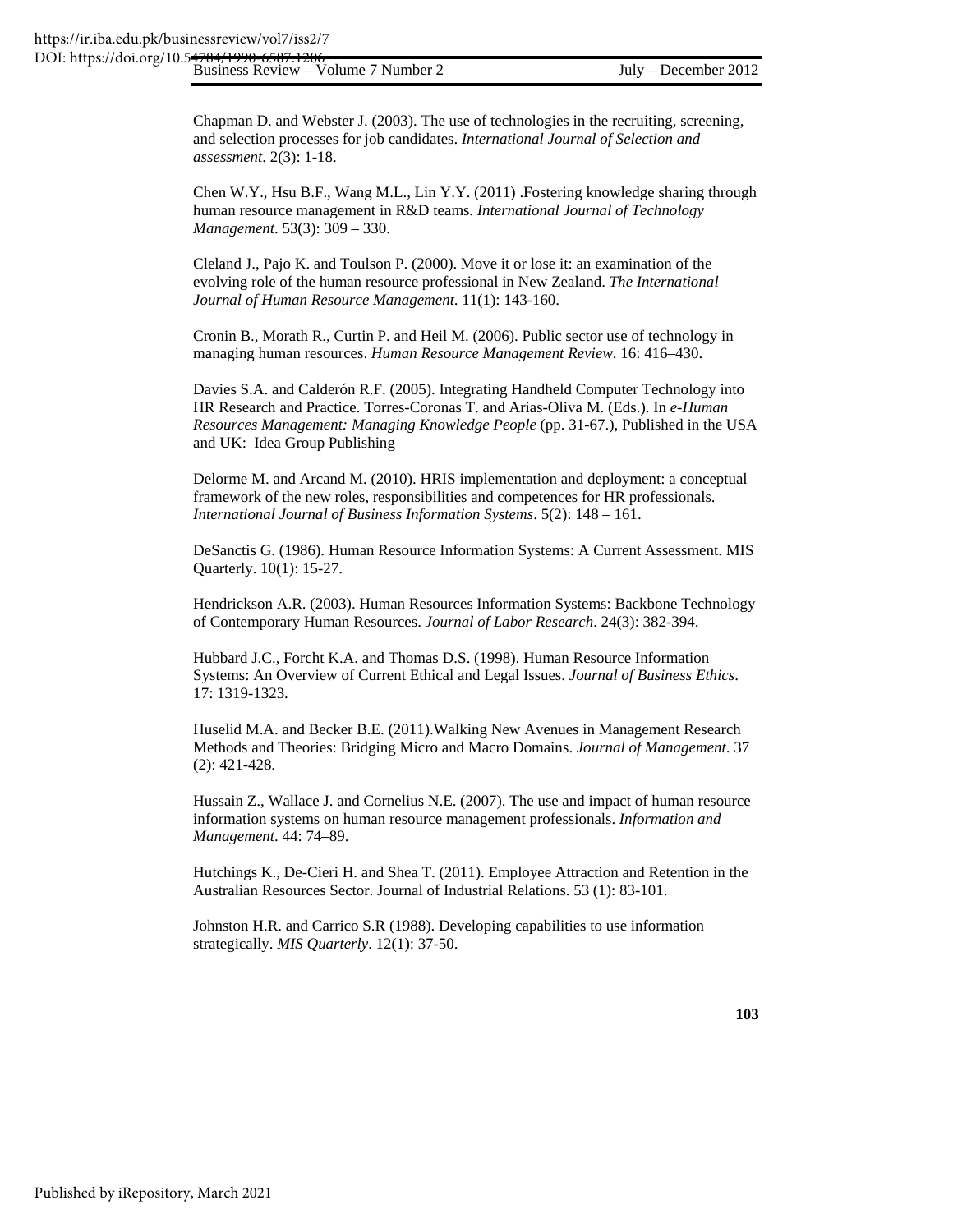Kanthawongs P. (2004). Does HRIS matter for HRM today? , BU Academic Review. 3(1): 104-109.

Kassim, N. M., Ramayah, T., & Kurnia, S. (2012). Antecedents and outcomes of human resource information system (HRIS) use. *International Journal of Productivity and Performance Management*. 61(6): 603-623.

Kovach K.A., Hughes A.A., Fagan P. and Maggitti P.G. (2002). Administrative and strategic advantages of HRIS. *Employment Relations Today*. 29 (2): 43-48.

Mishra A. and Akman I. (2010). Information Technology in Human Resource Management: An Empirical Assessment. *Public Personnel Management*. 39(3): 243-262.

Power D. (2004). The comparative importance of human resource management practices in the context of business to business (B2B) electronic commerce. Information Technology and People. 17(4): 380-406.

Qureshi T.M. and Hijazi S.T. (2010). Do Human Resource Management Practices Impact on Financial Performance of the Banks?. *African Journal of Business Management*. 4 (7): 1281-1288.

Rangriz H., Mehrabi J and Azadegan A. (2011). The Impact of Human Resource Information System on Strategic Decisions in Iran. *Computer and Information Science*. 4(2): 81-87.

Romm C.T., Pliskin N., and Weber Y. (1995). The Relevance of Organizational Culture to the Implementation of Human Resources Information Systems. *Asia Pacific Journal of Human Resources*. 33(2): 63-80.

Saleem I, Qureshi T.M., Mustafa S, Anwar F. and Hijazi T. (2011). Role of Information and Communicational Technologies in perceived Organizational Performance: An Empirical Evidence from Higher Education Sector of Pakistan. *Business Review.* 6(1): 81- 93.

Saleem I., Siddique I., Akmal A., Khan M.S.M., Khan M.U, and Sultan S. (2011). Impact assessment of ISO 9000 series on the organizational performance: Empirical evidence from small and medium enterprise (SME) sector of Pakistan. *African Journal of Business Management*. 5(26): 10885-10892

Shani A., and Tesone D.V. (2010). Have human resource information systems evolved into internal e-commerce?, Worldwide Hospitality and Tourism Themes. 2(1): 30-48.

Shaw S. (1994). Integrating IT into the Human Resource Management Curriculum Pain or Pleasure*?, Education & Training*. 36 (2): 25-30.